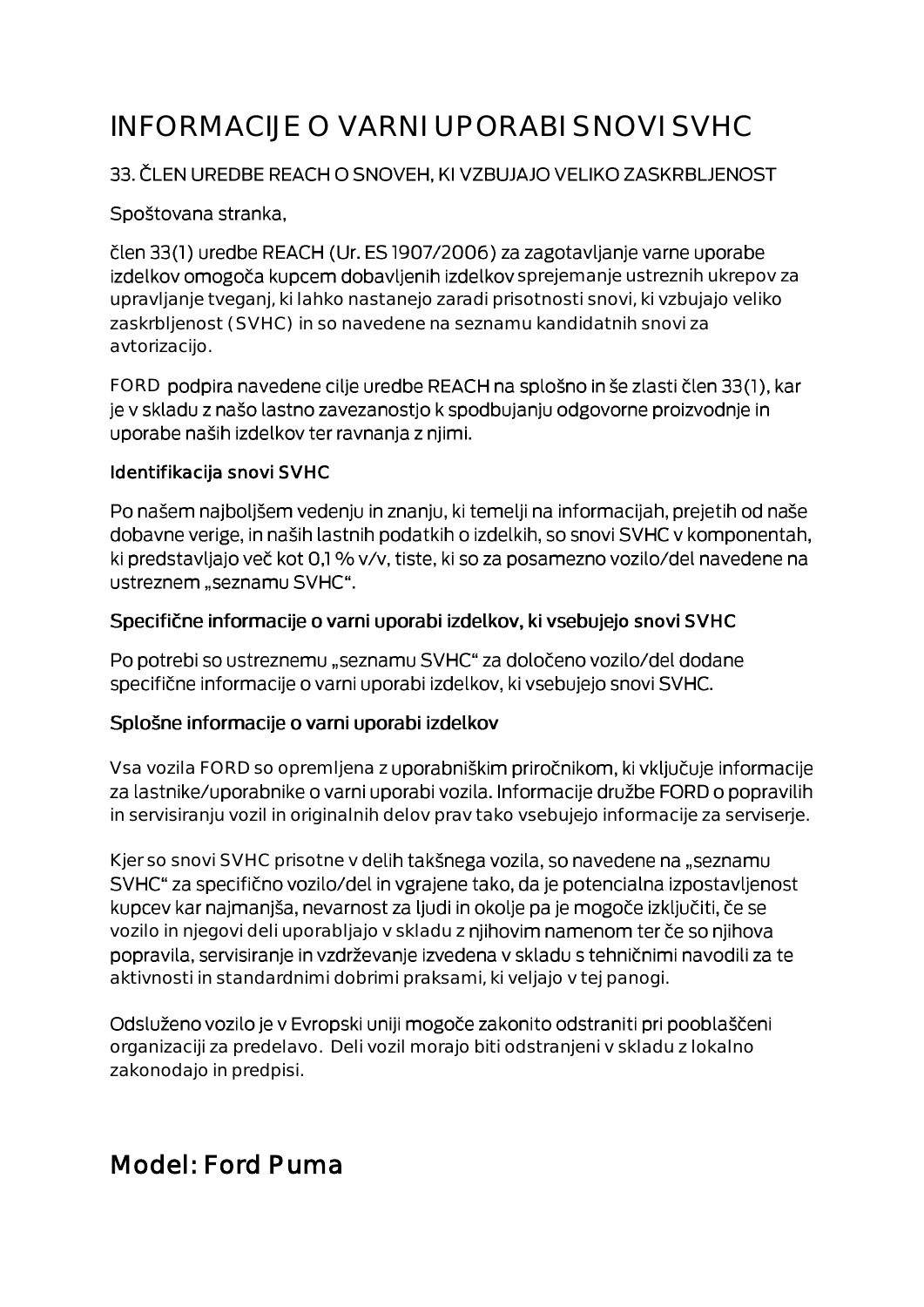#### Seznam SVHC na podlagi seznama kandidatnih snovi ECHA, ki velja od 1. januar 2022

### Specifične informacije o varni uporabi izdelkov, ki vsebujejo snovi SVHC

Specifične informacije o varni uporabi niso potrebne - upoštevajte splošne informacije o varni uporabi izdelkov.

| <b>Commodity</b>                                                        | <b>REACH SVHCs</b>                                          |
|-------------------------------------------------------------------------|-------------------------------------------------------------|
| <b>A/C Compressor</b>                                                   | Lead[7439-92-1]                                             |
| A/C Lines, Receiver Drier and<br><b>Accumulator</b>                     | Lead[7439-92-1]                                             |
| <b>ABS/ESC Module</b>                                                   | Lead[7439-92-1]                                             |
| <b>Accessories</b>                                                      | 1,2-Dimethoxyethane[110-71-4]                               |
|                                                                         | C,C'-azodi(formamide)[123-77-3]                             |
|                                                                         | Lead[7439-92-1]                                             |
| <b>Active and Air Suspension</b>                                        | Lead[7439-92-1]                                             |
| <b>Adaptive Cruise Control</b>                                          | Lead[7439-92-1]                                             |
| <b>Air Brakes</b>                                                       | Lead[7439-92-1]                                             |
| <b>AIS - Air Cleaner and Low</b><br><b>Pressure Ducts</b>               | Lead[7439-92-1]                                             |
| <b>AIS - High Pressure Ducts</b>                                        | Lead[7439-92-1]                                             |
| <b>Alternator</b>                                                       | Lead[7439-92-1]                                             |
| Antenna                                                                 | Lead[7439-92-1]                                             |
| <b>Audio and Navigation Head</b><br><b>Units</b>                        | Lead[7439-92-1]                                             |
| <b>Battery</b>                                                          | Lead[7439-92-1]                                             |
| <b>Body Structure -</b><br><b>Decklid/Liftgate (incl</b><br>Hinge/Supt) | Lead[7439-92-1]                                             |
| <b>Body Structure - Floor Pan -</b><br><b>Front Floor and Side Sill</b> | Lead[7439-92-1]                                             |
|                                                                         | Refractory ceramic fibres[142844-00-6]                      |
| <b>Body Structure - Floor Pan -</b><br><b>Rear Floor</b>                | Dicyclohexyl-phthalate[84-61-7]                             |
|                                                                         | Lead[7439-92-1]                                             |
| <b>Body Structure - Hood</b><br><b>Assembly (incl Hinge/Supt)</b>       | 2-(2H-Benzotriazol-2-yl)-4,6-ditertpentylphenol[25973-55-1] |
| <b>Brake - Parking</b>                                                  | 2-(2H-Benzotriazol-2-yl)-4,6-ditertpentylphenol[25973-55-1] |
|                                                                         | Methyloxirane[75-56-9]                                      |
| <b>Brake Actuation</b>                                                  | Lead[7439-92-1]                                             |
| <b>Brake Tubes and Hoses</b>                                            | Lead[7439-92-1]                                             |
| <b>Brakes - Caliper &amp; Anchor</b><br>Brkt Assy (Front, Rear)         | Lead[7439-92-1]                                             |
| <b>Brakes - Drum (Front/Rear)</b>                                       | Lead[7439-92-1]                                             |
| <b>Bulk Materials (PMT100)</b>                                          | C,C'-azodi(formamide)[123-77-3]                             |
|                                                                         | Dicyclohexyl-phthalate[84-61-7]                             |
| <b>Bumpers Beams (Un-</b><br><b>Exposed) - Front/Rear</b>               | Lead[7439-92-1]                                             |
| <b>Charge Air Cooler</b>                                                | Lead[7439-92-1]                                             |
| <b>CHMSL</b>                                                            | Lead[7439-92-1]                                             |
| <b>Clutch / DMF (Dual Mass</b><br>Flywheel)                             | Lead[7439-92-1]                                             |
| <b>Control Arm and Bushing</b><br><b>Assembly</b>                       | Imidazolidine-2-thione[96-45-7]                             |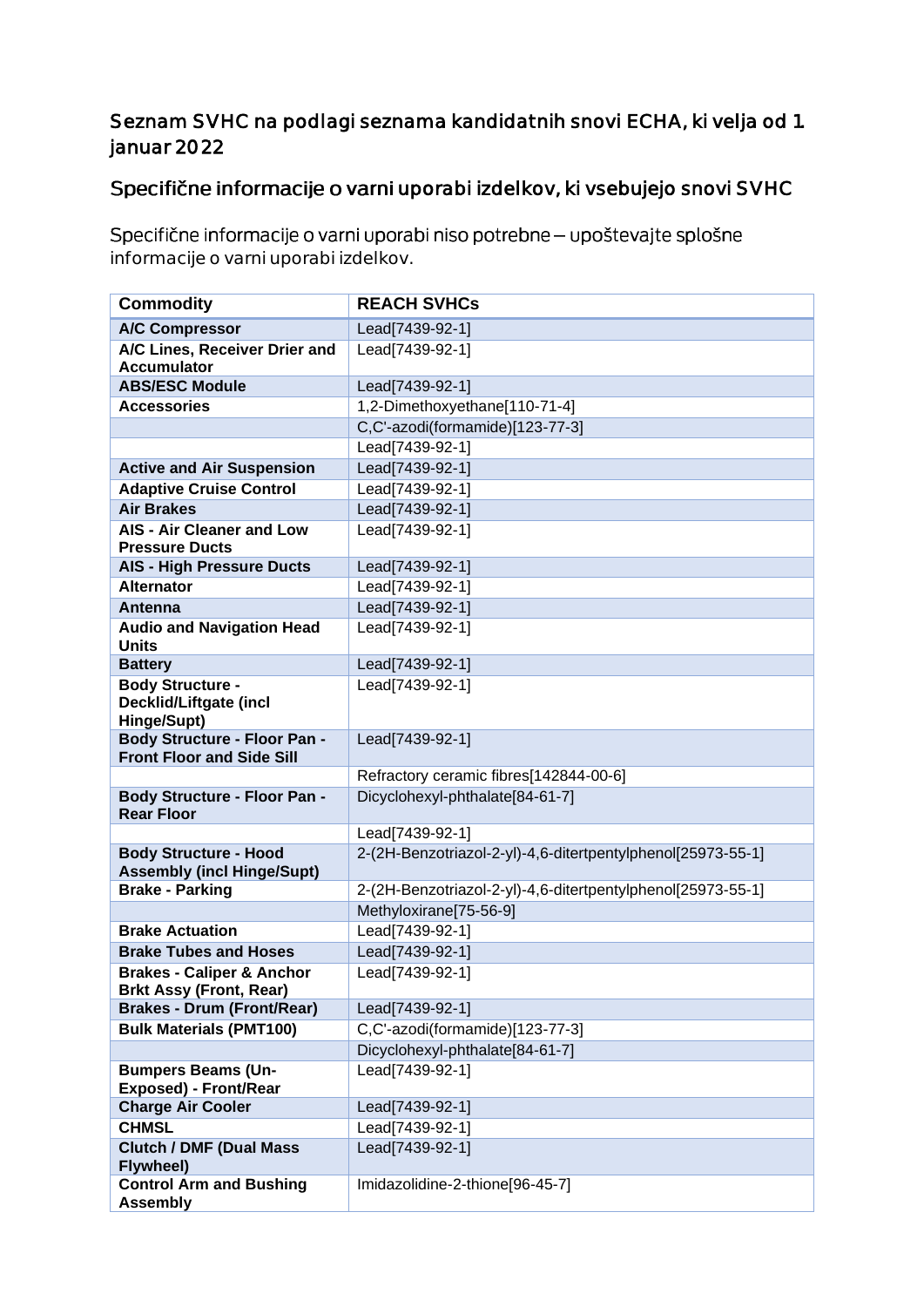| <b>Cooling Fans</b>                                                | Lead[7439-92-1]                                               |
|--------------------------------------------------------------------|---------------------------------------------------------------|
| <b>Cooling Hoses &amp; Bottles</b>                                 | Lead[7439-92-1]                                               |
| <b>EDS Wiring Assembly &amp;</b><br><b>Components</b>              | Lead[7439-92-1]                                               |
| <b>EGR System (Gas/Diesel)</b>                                     | Lead[7439-92-1]                                               |
| <b>Electro/Mechanical Devices</b>                                  | Lead[7439-92-1]                                               |
| <b>Electronic Control Panel and</b>                                | Lead[7439-92-1]                                               |
| <b>CCH</b>                                                         |                                                               |
|                                                                    | N,N-Dimethylacetamide[127-19-5]                               |
|                                                                    | Octamethylcyclotetrasiloxane[556-67-2]                        |
| <b>Electronic Modules -</b>                                        | 1,6,7,8,9,14,15,16,17,17,18,18-                               |
| <b>Amplifiers</b>                                                  | Dodecachloropentacyclo[12.2.1.16,9.02,13.05,10]octadeca-7,15- |
|                                                                    | diene[13560-89-9]                                             |
| <b>Electronic Modules - Displays</b>                               | 2-(2H-Benzotriazol-2-yl)-4,6-ditertpentylphenol[25973-55-1]   |
|                                                                    | Lead[7439-92-1]                                               |
| <b>Electronic Modules - Door</b><br>Zone                           | Lead[7439-92-1]                                               |
| <b>Electronic Modules - Power</b><br><b>Decklid/Liftgate (PLG)</b> | Lead[7439-92-1]                                               |
| <b>Electronic Modules -</b>                                        | Lead[7439-92-1]                                               |
| <b>Suspension</b>                                                  |                                                               |
| <b>Electronic Modules - SYNC</b>                                   | 2-Methylimidazole[693-98-1]                                   |
|                                                                    | Lead[7439-92-1]                                               |
| <b>Engine Sealing (Including</b><br>head gaskets)                  | Lead[7439-92-1]                                               |
| <b>Evaporator and Blower</b><br><b>Assemby (HVAC Module)</b>       | Lead[7439-92-1]                                               |
| <b>Exhaust Cold End (Muffler &amp;</b>                             | Lead[7439-92-1]                                               |
| <b>Output Pipe Assembly)</b>                                       |                                                               |
| <b>FEAD</b>                                                        | Lead[7439-92-1]                                               |
| <b>Fuel Canister Assembly</b>                                      | Lead[7439-92-1]                                               |
| <b>Fuel Lines</b>                                                  | 6,6'-Di-tert-butyl-2,2'-methylenedi-p-cresol[119-47-1]        |
|                                                                    | Lead[7439-92-1]                                               |
| <b>Fuel Tanks</b>                                                  | Lead[7439-92-1]                                               |
| <b>Half Shaft(s)</b>                                               | Lead[7439-92-1]                                               |
|                                                                    | Sodium borate, decahydrate[1303-96-4]                         |
| <b>Headlamp / Side Marker</b>                                      | Lead[7439-92-1]                                               |
| <b>Headliner / Sunvisor</b>                                        | C,C'-azodi(formamide)[123-77-3]                               |
| <b>I/S Mirror</b>                                                  | Lead[7439-92-1]                                               |
| <b>Instrument Cluster</b>                                          | Lead[7439-92-1]                                               |
| <b>Interior Lighting</b>                                           | 4,4'-Isopropylidenediphenol[80-05-7]                          |
|                                                                    | Lead[7439-92-1]                                               |
| Latches - Hood, Decklid and<br><b>Liftgate Latches</b>             | Diboron-trioxide[1303-86-2]                                   |
|                                                                    | Lead[7439-92-1]                                               |
| <b>Latches - Side Door/Latch</b><br><b>Mini Module</b>             | 6,6'-Di-tert-butyl-2,2'-methylenedi-p-cresol[119-47-1]        |
| Locks                                                              | 1,2-Dimethoxyethane[110-71-4]                                 |
|                                                                    | Lead[7439-92-1]                                               |
| <b>Mirrors</b>                                                     | Lead[7439-92-1]                                               |
| <b>Moonroof</b>                                                    | Lead[7439-92-1]                                               |
| <b>Overhead Console</b>                                            | Lead[7439-92-1]                                               |
| <b>Paint</b>                                                       | 2-(2H-Benzotriazol-2-yl)-4,6-ditertpentylphenol[25973-55-1]   |
| <b>Park Assist</b>                                                 | Lead[7439-92-1]                                               |
| <b>PATS Transceiver</b>                                            | Lead[7439-92-1]                                               |
| <b>PCV System</b>                                                  | Imidazolidine-2-thione[96-45-7]                               |